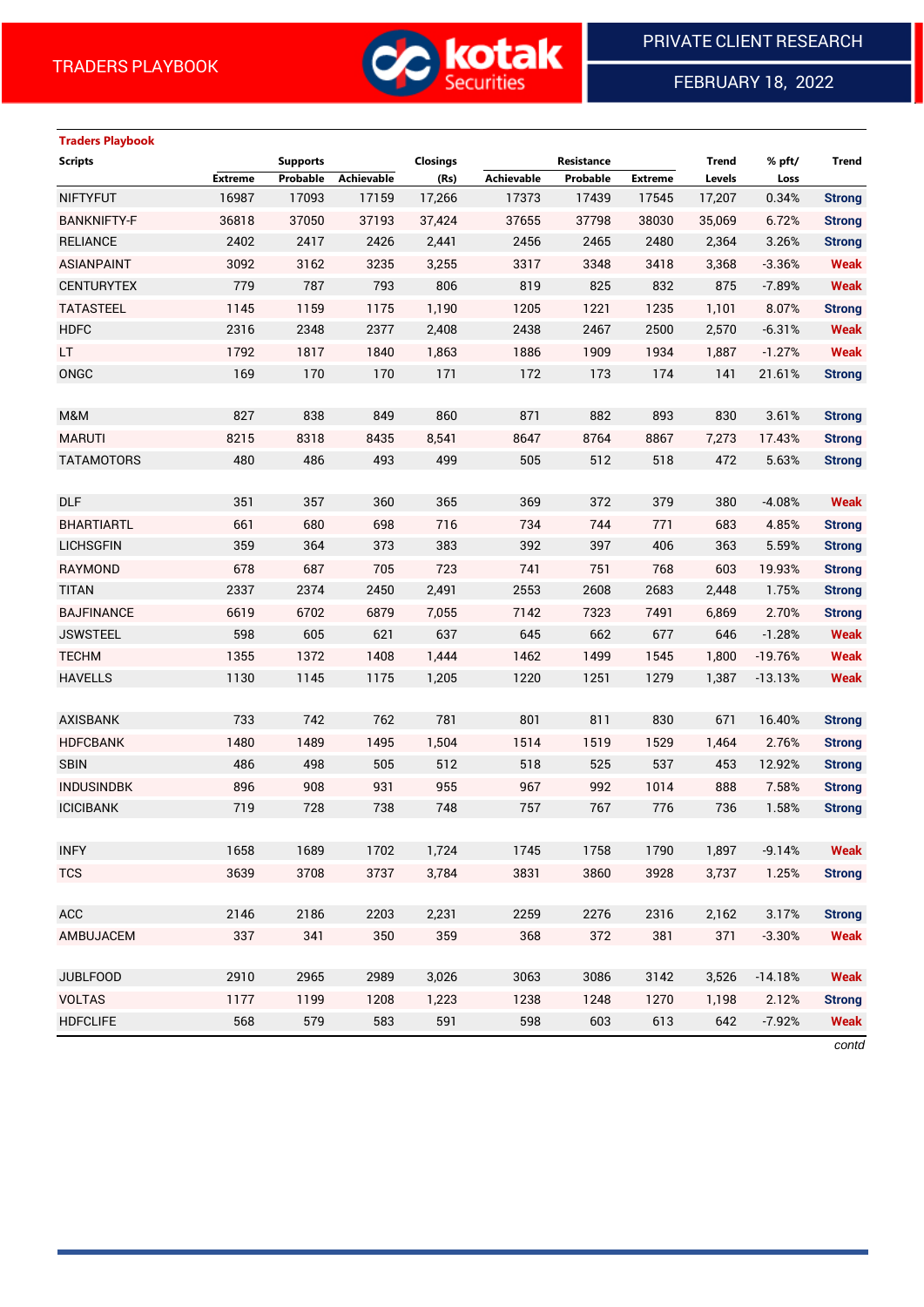## **Closing Pricess**

Closing price is that price at which a scrip closes on the previous day. Traders can start their intraday trade on this level. The stock or index should sustain above or below the closing price else you should exit the trade. Ideally, half a percent should be the stop loss above or below the closing price to enter the trade.

## **Trend**

Trend is the level at which the tendency of Indices and Stocks can be identified. For best results, you can use the 'Trend Remarks' to trade. A 'Weak' trend means that traders can trade with a negative bias. If the trend is 'Strong', you can trade long with a positive bias. Base price should be the closing price.

#### **Achievable (Supp/Resis)**

It is the price which can be achieved if the Index/Stock trades above or below the closing price. During normal course of trading, first levels are important as one can take profits around first resistance and supports levels.

## **Probable (Supp/Resis)**

It's a second resistance/support and can be achieved if stocks/indices are in trending mode. Events can lead stocks and indices to reach these levels.

#### **Extreme levels**

Sometimes, the stocks fall or rise to their average lowest or highest levels FOR THE DAY and that may act as an excellent contra buying or selling opportunity with a stop loss given in the table. This means buying around extreme support and selling around extreme resistance strictly with a given stop loss. For e.g. If the extreme support for Nifty is given at 5605, and in case the market comes down to similar levels, then you can initiate long positions with the given 'stop loss for long' in the column, say at 5585. If it breaks 5585 then the trader must exit the position. This is valid on both the sides.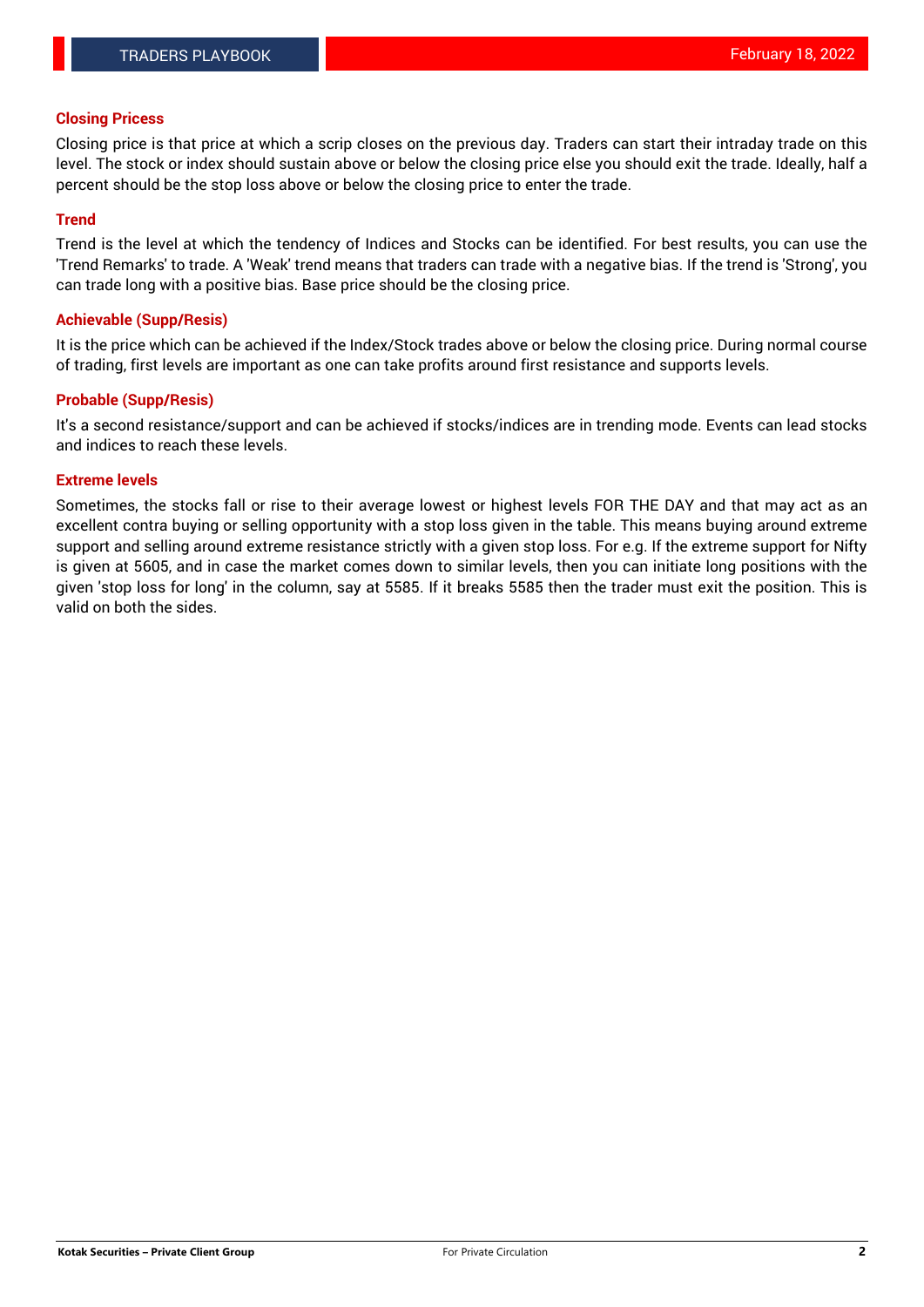## **RATING SCALE (PRIVATE CLIENT GROUP)**

| <b>BUY</b>             | -                 | A condition that indicates a good time to buy a stock. The exact circumstances of the signal will be determined by the indicator that an<br>analyst is using.  |
|------------------------|-------------------|----------------------------------------------------------------------------------------------------------------------------------------------------------------|
| <b>SELL</b>            | -                 | A condition that indicates a good time to sell a stock. The exact circumstances of the signal will be determined by the indicator that an<br>analyst is using. |
| <b>Stop Loss Order</b> | $\qquad \qquad -$ | An instruction to the broker to buy or sell stock when it trades beyond a specified price. They serve to either protect your profits or<br>limit your losses.  |

#### **FUNDAMENTAL RESEARCH TEAM (PRIVATE CLIENT GROUP)**

**Shrikant Chouhan Arun Agarwal Amit Agarwal, CFA Hemali Dhame** Head of Research Auto & Auto Ancillary Transportation, Paints, FMCG Banking & Finance shrikant.chouhan@kotak.com arun.agarwal@kotak.com agarwal.amit@kotak.com Hemali.Dhame@kotak.com

**Jatin Damania Purvi Shah Rini Mehta K. Kathirvelu** Metals & Mining, Midcap **Pharmaceuticals** Research Associate Support Executive jatin.damania@kotak.com [purvi.shah@kotak.com](mailto:purvi.shah@kotak.com) rini.mehta@kotak.com [k.kathirvelu@kotak.com](mailto:k.kathirvelu@kotak.com)  $+91$  22 6218 6440  $+91$  22 6218 6432

**Sumit Pokharna Pankaj Kumar** sumit.pokharna@kotak.com pankajr.kumar@kotak.com +91 22 6218 6438 +91 22 6218 6434

Oil and Gas, Information Tech Construction, Capital Goods & Midcaps

+91 22 6218 5408 +91 22 6218 6443 +91 22 6218 6439 +91 22 6218 6433

**TECHNICAL RESEARCH TEAM (PRIVATE CLIENT GROUP)**

[shrikant.chouhan@kotak.com](mailto:shrikant.chouhan@kotak.com) [amol.athawale@kotak.com](mailto:amol.athawale@kotak.com) Research Associate +91 22 6218 5408 +91 20 6620 3350 [sayed.haider@kotak.com](mailto:sayed.haider@kotak.com)

**Shrikant Chouhan Amol Athawale Sayed Haider**

+91 22 62185498

# **DERIVATIVES RESEARCH TEAM (PRIVATE CLIENT GROUP)**

 $+91$  22 6218 5497

**Sahaj Agrawal Prashanth Lalu Prasenjit Biswas, CMT, CFTe** [sahaj.agrawal@kotak.com](mailto:sahaj.agrawal@kotak.com) [prashanth.lalu@kotak.com](mailto:prashanth.lalu@kotak.com) [prasenjit.biswas@kotak.com](mailto:prasenjit.biswas@kotak.com)